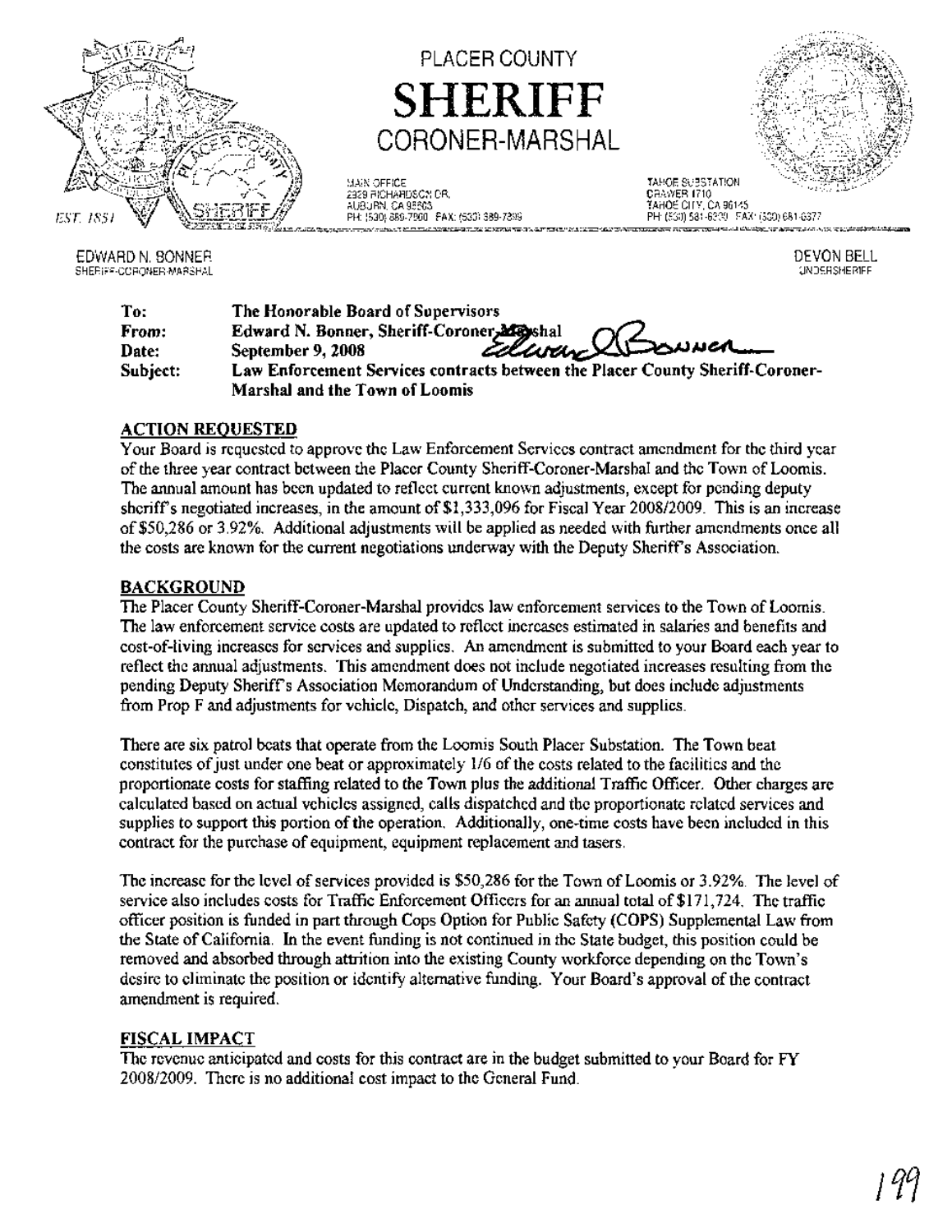DESCRIPTION: Contract amendment between County of Placer, Department of Sheriff-Coroner-Marshal and Town of Loomis updating the annual costs for FY 2008-2009

TIllS AMENDMENT is made as of the 1st day of July, 2008, by and between the COUNTY OF PLACER, Department of the Sheriff-Coroner-Marshal, a political subdivision of the State of California, hereinafter referred to as "COUNTY," and the TOWN OF LOOMIS, a municipal corporation, hereinafter referred to as "TOWN."

The TOWN is desirous of additional services and the COUNTY is willing to provide the services as modified in Section 6., PAYMENT FOR SERVICES:

TOWN shall pay COUNTY the cost of performing law enforcement services provided in this agreement. The cost of performing such services includes, but is not limited to, standard salaries of employees engaged in performing the services, vacation, sick leave and other related/scheduled absences earned during such services, the expense of the COUNTY'S normal benefit contributions including Retirement and Worker's Compensation Insurance premiums on salaries, liability insurance, and COUNTY'S "Other Costs" as identified in Exhibit A. The cost of performing such services shall not include items of expense attributable to costs that COUNTY would incur regardless of whether or not it provided the service to TOWN under this agreement.

The cost of performing law enforcement for the year beginning July 1, 2008, and ending June 30, 2009 both dates inclusive, is agreed to the total amount of \$1,333,096 (ONE MILLION THREE HUNDRED THIRTY THREE THOUSAND NINETY-SIX DOLLARS). (See Exhibit A for calculations). This sum shall be paid in four quarterly installments of \$333,274 (THREE HUNDRED THIRTY THREE THOUSAND TWO HUNDRED SEVENTY FOUR DOLLARS) to be paid on October 1, 2008, January 1, 2009, April 1, 2009, and June 30, 2009. The COUNTY will provide estimates adjusting salaries and Cost of Living to the TOWN each year for adoption effective July 1 with an amendment. The additional Traffic Enforcement Officer (TEO) option is included in the above for a total amount of \$171,724 (ONE HUNDRED SIXTY THREE THOUSAND NINE HUNDRED FOUR DOLLARS). The four quarterly installments for the Traffic Enforcement Officer are \$42,931 (FORTY TWO THOUSAND NINE HUNDRED THIRTY ONE DOLLARS). This option pays for the operations for one patrol vehicle and one officer for one year. Based on continued funding, the COUNTY will provide estimates adjusting salaries and Cost of Living to TOWN each year for adoption effective July 1.

Nothing in this contract is intended to alter the effect of any statute or County Ordinance related to fees for housing of inmates sustained for TOWN Ordinance violations or for Criminal Justice Administration fees, (i.e., Government Code Section 29550, et seq., Placer County Code Section 50).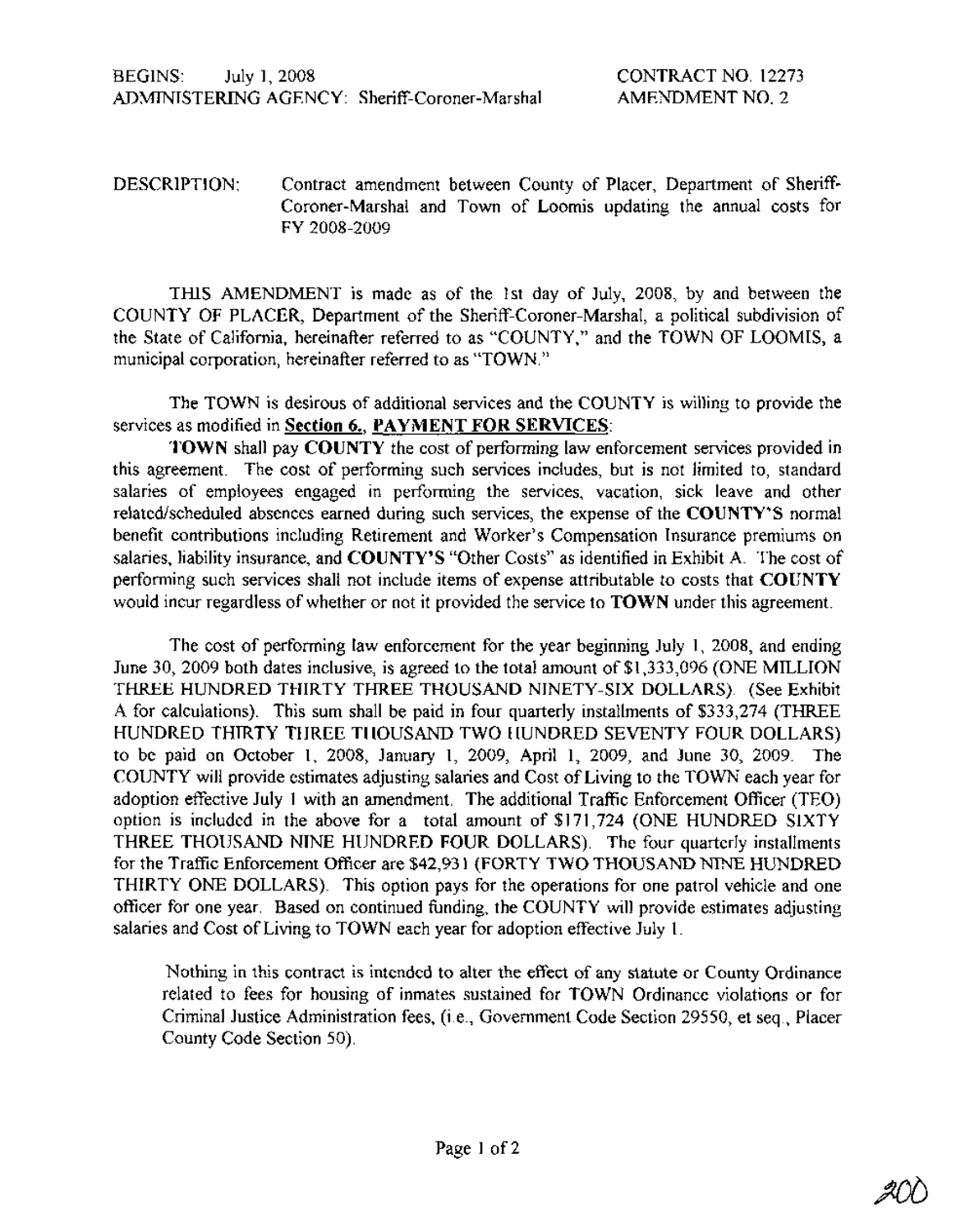**IN WITNESS THEREOF, the parties hereto have executed this agreement the day and year first above written.**

**TOWN OF LOOMIS COUNTY OF PLACER**

 $\sim$ 

**BY:**---:-:-:-::-::-=-==-=-==-=c=":-:::::-------

*MAYOR, TOWN OFLOOMIS CHAIR, BOARD OFSUPERVISORS*

*PLACER COUNTYSHERIFF*

**APPROVED AS TO FORM APPROVED AS TO FORM**

*Attachment: ExhibitA* **BY:**  $\frac{CITYATIONEY}{CITYATIONEY}$ 

*COUNTY COUNSEL* **BY:** *CITYATTORNEY BY: <i>COUNTY COUNSEI*,